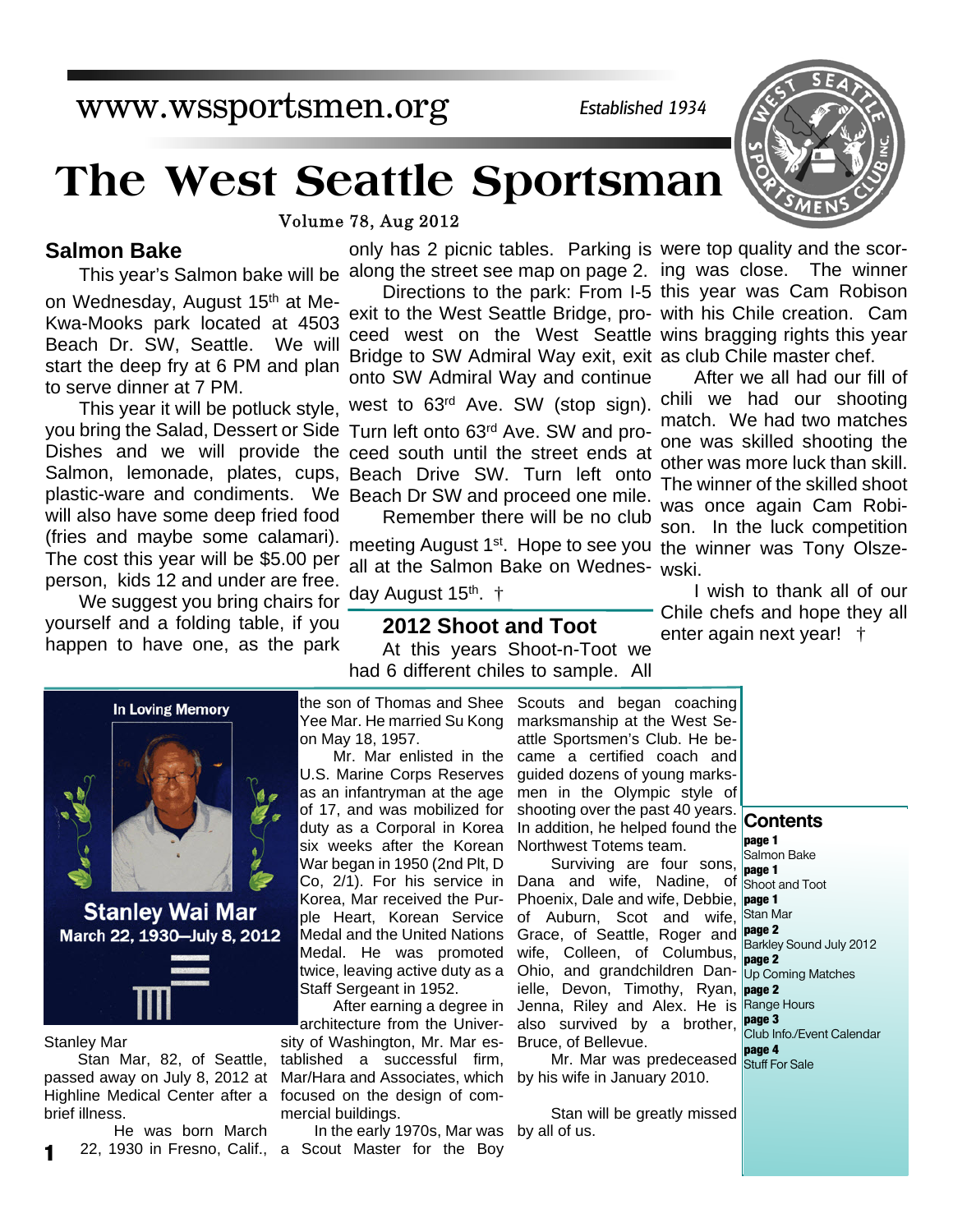

# **Salmon Bake At ME-KWA-MOOKS Park, August 10th**

### **Barley Sound July 2012**

*Contributed by Cam Robison*

On the week of July 18th Greg Boyd, Steve Loo and I

spent 3 days fishing off Barkley Sound and the Ucluelet peninsula, Vancouver Island. We stayed at the Canadian Princes

## **Up coming Small bore & Air Matches**

**Dates** Place Match Name **Point of Contact** Aug 24-26 Tacoma State Smallbore Int'l Camp Crossman Sept 8-9 Tacoma State Conventional Prone C'ship Crossman Sept 22-23 Tacoma Schutzenfest/Outdoor Int'l C'ship Crossman Nov 3-4 Olympia State Indoor Int'l 3-P C'ship Crossman Nov 17 Puyallup JORC (West) Shellenberger Dec 1 Olympia JOARC (West) Crossman

### Volume 78, Aug 2012

Resort. Being my first time there, I was the amateur on this trip. didn't take long to discover why many in our club return year after year. I found the accommodations very good, the staff and crew to be efficient and good natured and the fishing was pretty good too. Both

> Greg and Steve showed up with their own fishing gear, sporting new salmon and halibut rods.

> Greg came out swing'in on the first day. Apparently all his time spent researching lures is paying off. Although the charters provide their version of a Candlefish Point Wilson Dart (white with a teal green stripe), Greg used his own version with green and yellow stripes and added a stinger hook on the nose. It didn't take long for him to start looking for other cards to fill. Greg picked up a nice 16 pound King that day. Steve and I had our share of fun. We spent the morning fighting off a little sea sickness. By the afternoon we felt better and caught a few salmon too.

Generally speaking, halibut fishing was pretty poor.

The whole time we were there and they were small.

That first day those on the front of the boat had better luck than those of us in the back.

*Continued on page 3*

### **Range Hours and Activity**

Monday - Small Bore - 6:00 PM, Tuesday - Rifle League, - 6:00 PM Wednesday - Juniors - Contact Joe Matter joe@vashonjrc.com for Junior information and shooting times. Cost: Adult members \$2.00, non- members \$4.00, Juniors \$2.00.

Steve and his Halibut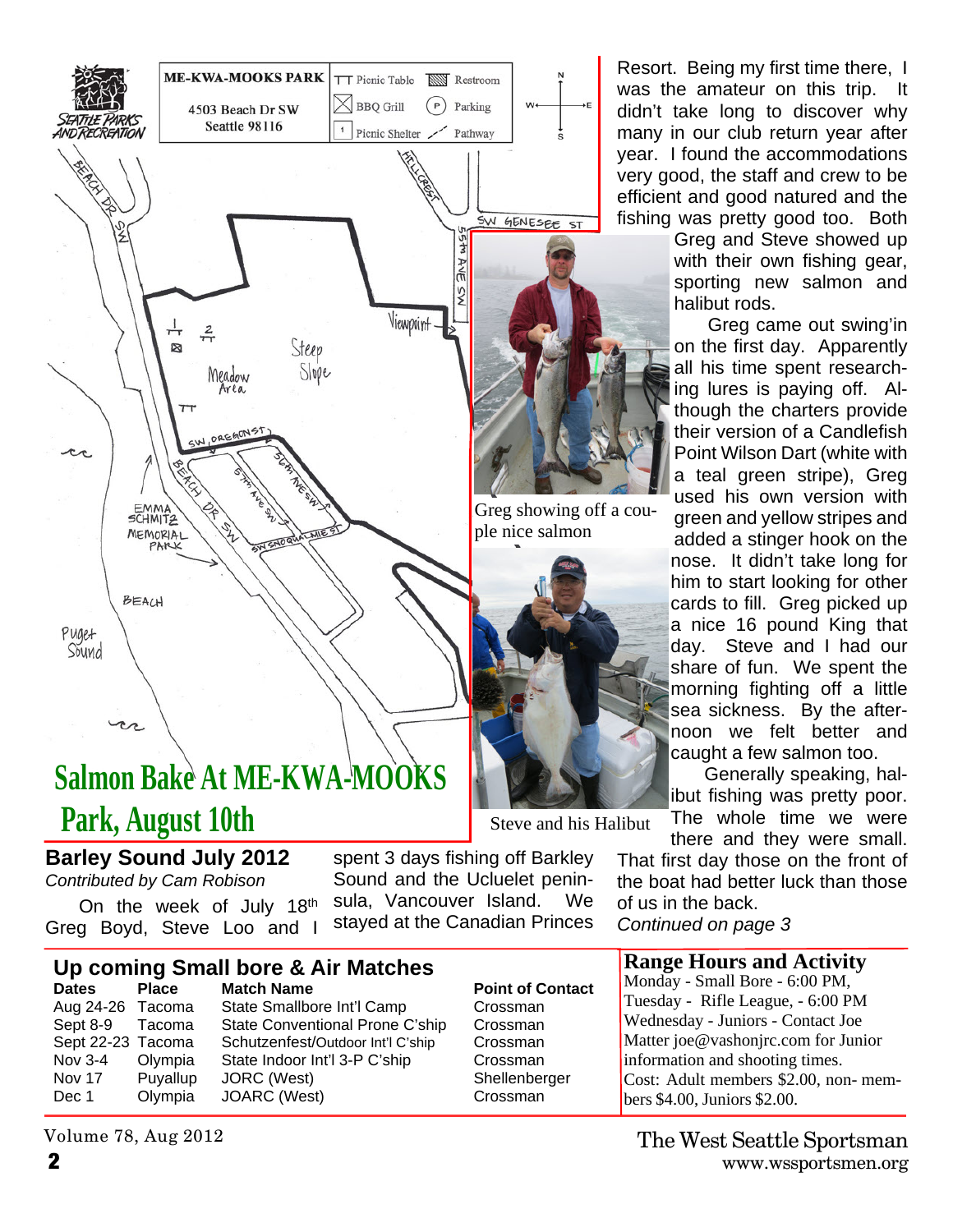### **The West Seattle Sportsmen's Club Sponsors of the Roger Dahl Rifle Training Range**

| <b>OFFICERS</b>                                                                                                                                                           |              | <b>TRUSTEES</b>              | <b>LIFE TIME MEMBERS</b>            |                                                          |
|---------------------------------------------------------------------------------------------------------------------------------------------------------------------------|--------------|------------------------------|-------------------------------------|----------------------------------------------------------|
| President - Greg Boyd                                                                                                                                                     | 206-818-4469 | Frank Novito<br>Brian Dunham |                                     |                                                          |
| Vice Pres. – Rick Robbins                                                                                                                                                 |              | <b>Richard George</b>        | Roz & Jerry Mascio                  |                                                          |
| Secretary - Tony Olszewski<br>Treasurer - Cam Robison                                                                                                                     | 425-226-5643 | Tom Kocir                    |                                     |                                                          |
| Rec. Sec. - Brian Dunham                                                                                                                                                  |              |                              | Contact us at: info@wssportsmen.org |                                                          |
|                                                                                                                                                                           |              |                              |                                     |                                                          |
| <b>Barkley Sound from page 2</b>                                                                                                                                          |              | glow<br>and                  |                                     | <u>Events</u>                                            |
| The three of us came up empty handed hootchie.                                                                                                                            |              |                              |                                     | <u>Calendar</u>                                          |
| for halibut.                                                                                                                                                              |              | also                         |                                     |                                                          |
| Day two found us on a different boat brought in a                                                                                                                         |              |                              |                                     | Aug 15th - Salmon Bake                                   |
| with a new crew. Fishing was a little salmon that                                                                                                                         |              |                              |                                     | Aug 22nd - Board Meeting<br>Sept 5th - Club Meeting      |
| slower than the day before, but Greg day, but on-                                                                                                                         |              |                              |                                     | Sept 19th - Board Meeting                                |
| and I came close to filling our 2 day Iy after a lit-                                                                                                                     |              |                              |                                     |                                                          |
| possession limit by the end of that day. tle lecture                                                                                                                      |              |                              |                                     | If you have any ideas for                                |
| Trying for some bottom fish I was able from                                                                                                                               |              | the                          |                                     | programs to have at the                                  |
| to catch a nice size Ling Cod on a 8oz bait                                                                                                                               |              | boy                          |                                     | club meetings or any good<br>outing ideas let one of the |
| leadhead with a white grub. The same about never                                                                                                                          |              |                              |                                     | Officers or Trustees know.                               |
| setup got me a nice Cabazon too.                                                                                                                                          |              | giving<br>up.                |                                     | You may contact us at:                                   |
| Day three was our half day of fish- Since                                                                                                                                 |              | the                          |                                     | info@wssportsmen.org                                     |
| ing before heading home. Sadly the fish fishing was                                                                                                                       |              |                              |                                     |                                                          |
| weren't biting that day for most of us. really slow I                                                                                                                     |              |                              | Cam and Ling Cod                    |                                                          |
| Steve had some success with a nice decided to                                                                                                                             |              |                              |                                     |                                                          |
| salmon and halibut. That halibut was take a break and bring in my gear. The                                                                                               |              |                              |                                     |                                                          |
| 26lbs and the nicest we saw over our bait boy saw this and bet me he could                                                                                                |              |                              |                                     |                                                          |
| three days of fishing. He caught it with catch a salmon.                                                                                                                  |              |                              |                                     |                                                          |
| a 1lb chrome banana jig with a green Continued on page 4                                                                                                                  |              |                              |                                     |                                                          |
| <b>New</b>                                                                                                                                                                |              |                              | <b>MEMBERSHIP APPLICATION</b>       | <b>Renewal</b>                                           |
| <b>WEST SEATTLE SPORTSMEN'S CLUB</b>                                                                                                                                      |              |                              |                                     |                                                          |
| Date                                                                                                                                                                      |              |                              |                                     |                                                          |
|                                                                                                                                                                           |              |                              |                                     |                                                          |
| of _______________, Washington, being interested in the<br>propagation and conservation of game birds, game animals, and fish in the State of Washington, do hereby apply |              |                              |                                     |                                                          |
| for membership in the WEST SEATTLE SPORTSMEN'S CLUB and tender herewith the sum of \$<br>1n                                                                               |              |                              |                                     |                                                          |
| payment of one year's dues.                                                                                                                                               |              |                              |                                     |                                                          |
| "I solemnly swear that I will abide by the Constitution and By-Laws of the West Seattle Sportsmen's Club and                                                              |              |                              |                                     |                                                          |
| help in its up-building and I will not willfully disobey the Game Laws wherever I fish or hunt. I will always be                                                          |              |                              |                                     |                                                          |
| a true sportsman both in the field and to my brother members at all times.                                                                                                |              |                              |                                     |                                                          |
|                                                                                                                                                                           |              |                              |                                     |                                                          |
|                                                                                                                                                                           |              |                              | If you would like to                |                                                          |
|                                                                                                                                                                           |              |                              | receive the Club                    |                                                          |
|                                                                                                                                                                           |              |                              | newsletter by email<br>check here.  |                                                          |
|                                                                                                                                                                           |              |                              |                                     |                                                          |
|                                                                                                                                                                           |              |                              |                                     |                                                          |

Recommended by\_\_\_\_\_\_\_\_\_\_\_\_\_\_\_\_\_\_\_\_\_\_\_\_\_\_\_\_\_\_\_\_\_\_\_\_\_\_\_\_

(New Only)

www.wssportsmen.org **3** The West Seattle Sportsman

Volume 78, Aug 2012